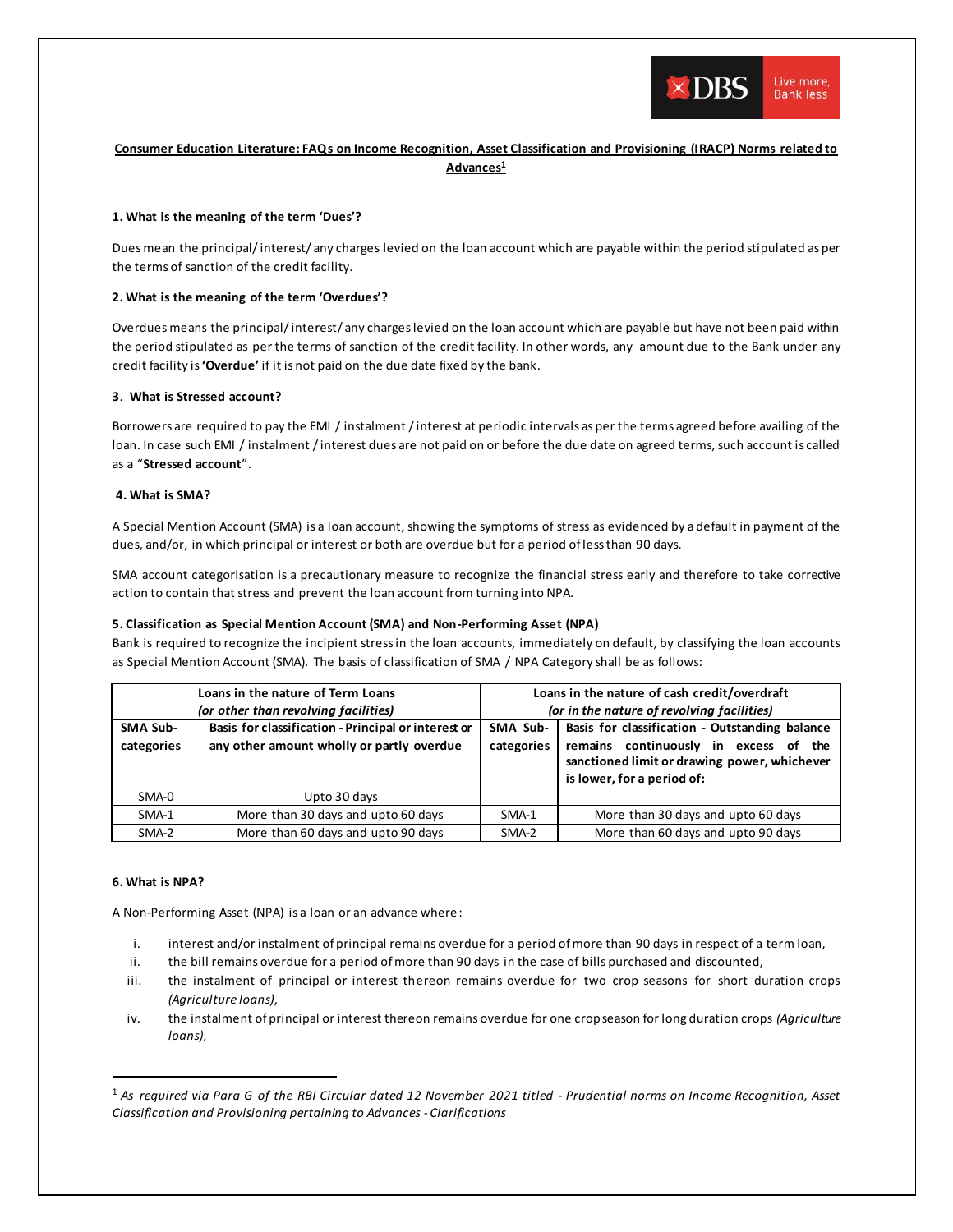

- v. the minimum amount due, as mentioned in the monthly credit card statement, is not paid fully within 90 days from the payment due date mentioned in the statement (*Credit Cards*),
- vi. the account remains 'out of order' in respect of an overdraft/cash credit (OD/CC) facility as under:
	- a. the outstanding balance in the CC/OD account remains continuously in excess of the sanctioned limit/drawing power for 90 days, or
	- b. the outstanding balance in the CC/OD account is less than the sanctioned limit/drawing power but there are no credits continuously for 90 days, or the outstanding balance in the CC/OD account is less than the sanctioned limit/drawing power but credits are not enough to cover the interest debited during the previous 90 days period.

(Note: The 'previous 90 days period' for determination of 'out of order' status of CC/OD account shall be inclusive of the day for which the day-end process is being run by the Bank.)

- vii. An account where the regular/ ad-hoc credit limits have not been reviewed/ renewed within 180 days from the due date/ date of ad-hoc sanction,
- viii. where the loans/ limits have been sanctioned against the security of Stock & Book debts, and, in such cases, if the position of such Stock & Book debts is not submitted to the Bank to determine the Drawing Power, the outstanding in the account based on the Drawing Power calculated from Stock & Book Debts Statement older than three months would be deemed as 'irregular', and, if such irregularity exists for a continuous period of 90 days, the account will be classified as NPA.

### **7. Illustrative movement of an account to SMA category to NPA category based on non-payment of dues at day-end process:**

## **A. For Term Loans:**

If due date of a loan account is March 31, 2021, and the full dues are not received before the day-end process for this date, the date of overdue shall be March 31, 2021.

| Due date of<br>payment                 | <b>Payment covers</b>                                                                               | Age of<br>oldest<br>dues in<br>days (DPD) | SMA / NPA<br>Categorizati<br><b>on</b> | <b>SMA</b> since<br>Date / SMA<br>class date | <b>NPA</b><br>categorization | <b>NPA Date</b> |
|----------------------------------------|-----------------------------------------------------------------------------------------------------|-------------------------------------------|----------------------------------------|----------------------------------------------|------------------------------|-----------------|
| 31.03.2021                             | Entire<br>dues<br>paid<br>upto<br>31.03.2021                                                        | $\Omega$                                  | <b>NIL</b>                             | <b>NA</b>                                    | <b>NA</b>                    | <b>NA</b>       |
| 31.03.2021                             | Dues of 31.03.2021 not fully<br>paid at EOD 31.03.2021                                              | $\mathbf{1}$                              | SMA-0                                  | 31.03.2021                                   | <b>NA</b>                    | <b>NA</b>       |
| 31.03.2021                             | Dues of 31.03.2021 not fully<br>paid at EOD 29.04.2021                                              | 30                                        | SMA-0                                  | 31.03.2021                                   | <b>NA</b>                    | <b>NA</b>       |
| 31.03.2021<br>30.04.2021               | Dues of 31.03.2021 and<br>30.4.2021 not fully paid at<br>EOD 30.04.2021                             | 31                                        | $SMA-1$                                | 31.03.2021/<br>30.04.2021                    | <b>NA</b>                    | <b>NA</b>       |
| 31.03.2021<br>30.04.2021               | Dues of 31.03.2021 and<br>30.4.2021 not fully paid at<br>EOD 29.05.2021                             | 60                                        | SMA-1                                  | 31.03.2021/<br>30.04.2021                    | <b>NA</b>                    | <b>NA</b>       |
| 31.03.2021<br>30.04.2021               | Dues of 31.03.2021 and<br>30.4.2021 not fully paid at<br>EOD 30.05.2021                             | 61                                        | SMA-2                                  | 31.03.2021/<br>30.05.2021                    | <b>NA</b>                    | <b>NA</b>       |
| 31.03.2021<br>30.04.2021<br>31.05.2021 | of<br><b>Dues</b><br>31.03.2021,<br>30.4.2021 and 31.05.2021<br>not fully paid at EOD<br>28.06.2021 | 90                                        | $SMA-2$                                | 31.03.2021/<br>30.05.2021                    | <b>NA</b>                    | <b>NA</b>       |
| 31.03.2021<br>30.04.2021<br>31.05.2021 | of<br>31.03.2021,<br><b>Dues</b><br>30.4.2021 and 31.05.2021<br>not fully paid at EOD<br>29.06.2021 | 91                                        | <b>NPA</b>                             | <b>NA</b>                                    | <b>NPA</b>                   | 29.6.2021       |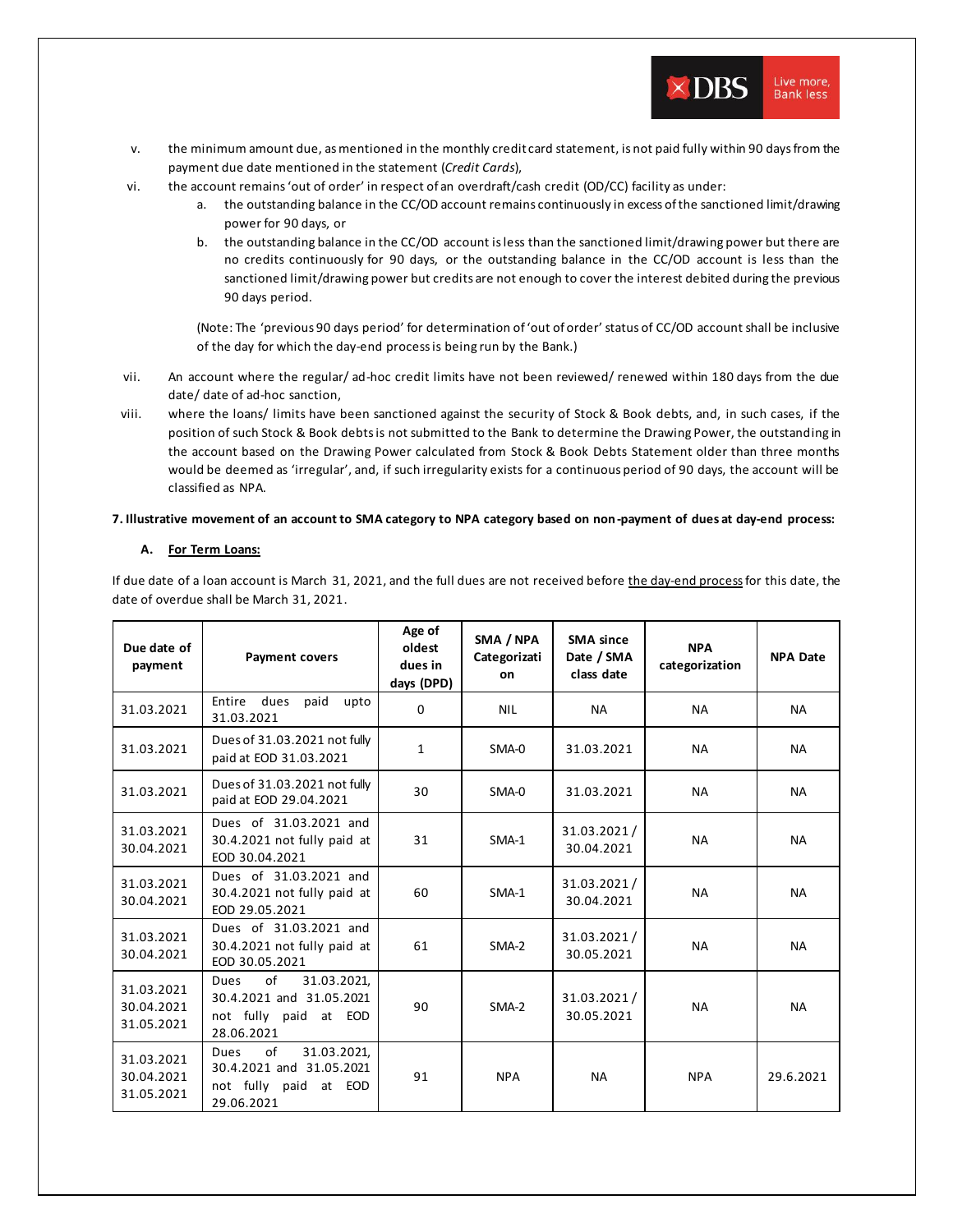

## **B. For Credit Card:**

| <b>Statement</b><br>/ Payment<br>Flag | Date     | <b>Total</b><br>Amount<br><b>Due</b><br>(A) | Min.<br>Amt.<br><b>Due</b><br>(B) | Charg<br>es<br>(C) | Payment<br>received<br>till Due<br>date<br>(D) | <b>Previous</b><br>Min.<br>Amt.<br><b>Due</b><br>(E) | <b>Total Min.</b><br>Amt. Due<br>$(F = B + E)$ | <b>DPD</b><br>on<br>Paym<br>ent<br>due<br>date<br>(G) | <b>SMA</b><br>Flag | SMA/NPA<br><b>Since</b>   |
|---------------------------------------|----------|---------------------------------------------|-----------------------------------|--------------------|------------------------------------------------|------------------------------------------------------|------------------------------------------------|-------------------------------------------------------|--------------------|---------------------------|
| <b>Statement</b><br><b>Date</b>       | 12/03/22 | 10,000.00                                   | 500.00                            |                    |                                                |                                                      | 500.00                                         | $\mathbf 0$                                           | <b>NA</b>          | <b>NA</b>                 |
| Payment<br>Due date                   | 01/04/22 |                                             |                                   |                    | 100.00                                         |                                                      |                                                | $\mathbf{1}$                                          | SMA<br>$-0$        | 01/04/2022                |
| <b>Statement</b><br><b>Date</b>       | 12/04/22 | 10,400.00                                   | 995.00                            | 500.00             | $\overline{\phantom{m}}$                       | 400.00                                               | 1,395.00                                       | 12                                                    | <b>SMA</b><br>$-0$ | 01/04/2022                |
| Payment<br>Due date                   | 02/05/22 |                                             |                                   |                    | 700.00                                         |                                                      |                                                | $\mathbf{1}$                                          | SMA<br>$-0$        | 02/05/2022                |
| <b>Statement</b><br><b>Date</b>       | 12/05/22 | 10,700.00                                   | 1,485.00                          | 1,000.<br>00       |                                                | 695.00                                               | 2,180.00                                       | 11                                                    | <b>SMA</b><br>$-0$ | 02/05/2022                |
| Payment<br>Due date                   | 01/06/22 |                                             |                                   |                    |                                                |                                                      |                                                | 31                                                    | <b>SMA</b><br>$-1$ | SMA since<br>02/05/2022   |
| <b>Statement</b><br><b>Date</b>       | 12/06/22 | 12,200.00                                   | 2,035.00                          | 1,500.<br>00       |                                                | 2,180.00                                             | 4,215.00                                       | 42                                                    | <b>SMA</b><br>$-1$ | SMA-1 since<br>01/06/2022 |
| Payment<br>Due date                   | 02/07/22 |                                             |                                   |                    |                                                |                                                      |                                                | 62                                                    | <b>SMA</b><br>$-2$ | SMA since<br>02/05/2022   |
| <b>Statement</b><br><b>Date</b>       | 12/07/22 | 14,700.00                                   | 3,110.00                          | 2,500.<br>00       |                                                | 4,215.00                                             | 7,325.00                                       | 72                                                    | <b>SMA</b><br>$-2$ | SMA-2 since<br>01/07/2022 |
| Payment<br>Due date                   | 01/08/22 |                                             |                                   |                    | $\overline{a}$                                 |                                                      |                                                | 92                                                    | <b>NPA</b>         | NPA since<br>31/07/2022   |
| <b>Statement</b><br><b>Date</b>       | 12/08/22 | 17,700.00                                   | 3,735.00                          | 3,000.<br>00       |                                                | 7,325.00                                             | 11,060.00                                      | 103                                                   | <b>NPA</b>         | 31/07/2022                |
| Payment<br>Due date                   | 01/09/22 |                                             |                                   |                    |                                                |                                                      |                                                | 123                                                   | <b>NPA</b>         | 31/07/2022                |

\* Charges will be levied as defined in Most Important Terms & Conditions *(in the above table it isillustrative only)*

Assumptions:

- 1. Only retail transactions are included in the above illustration.
- 2. There are no additional purchases done by the customer post the first statement generation.
- 3. There are no payments from 01/06/2022 onwards.

## **C. Loans in the nature of revolving facilities like cash credit/overdraft:**

- i. The outstanding balance in the CC/OD account remains continuously in excess of the sanctioned limit/drawing power for 90 days, or
- ii. The outstanding balance in the CC/OD account is less than the sanctioned limit/drawing power but there are no credits continuously for 90 days, or the outstanding balance in the CC/OD account is less than the sanctioned limit/drawing power but credits are not enough to cover the interest debited during the 'previous 90 days period'. (Note: The 'previous 90 days period' for determination of 'out of order' status of CC/OD account shall be inclusive of the day for which the day-end process is being run by the lending institution.)

## **D. Renewal Pending:**

Regular and ad-hoc credit limits need to be reviewed / regularised not later than three months from the due date / date of ad-hoc sanction. In case of constraints such as non-availability of financial statements and other data from the borrowers, the Bank should furnish evidence to show that the renewal / review of credit limits is already on and would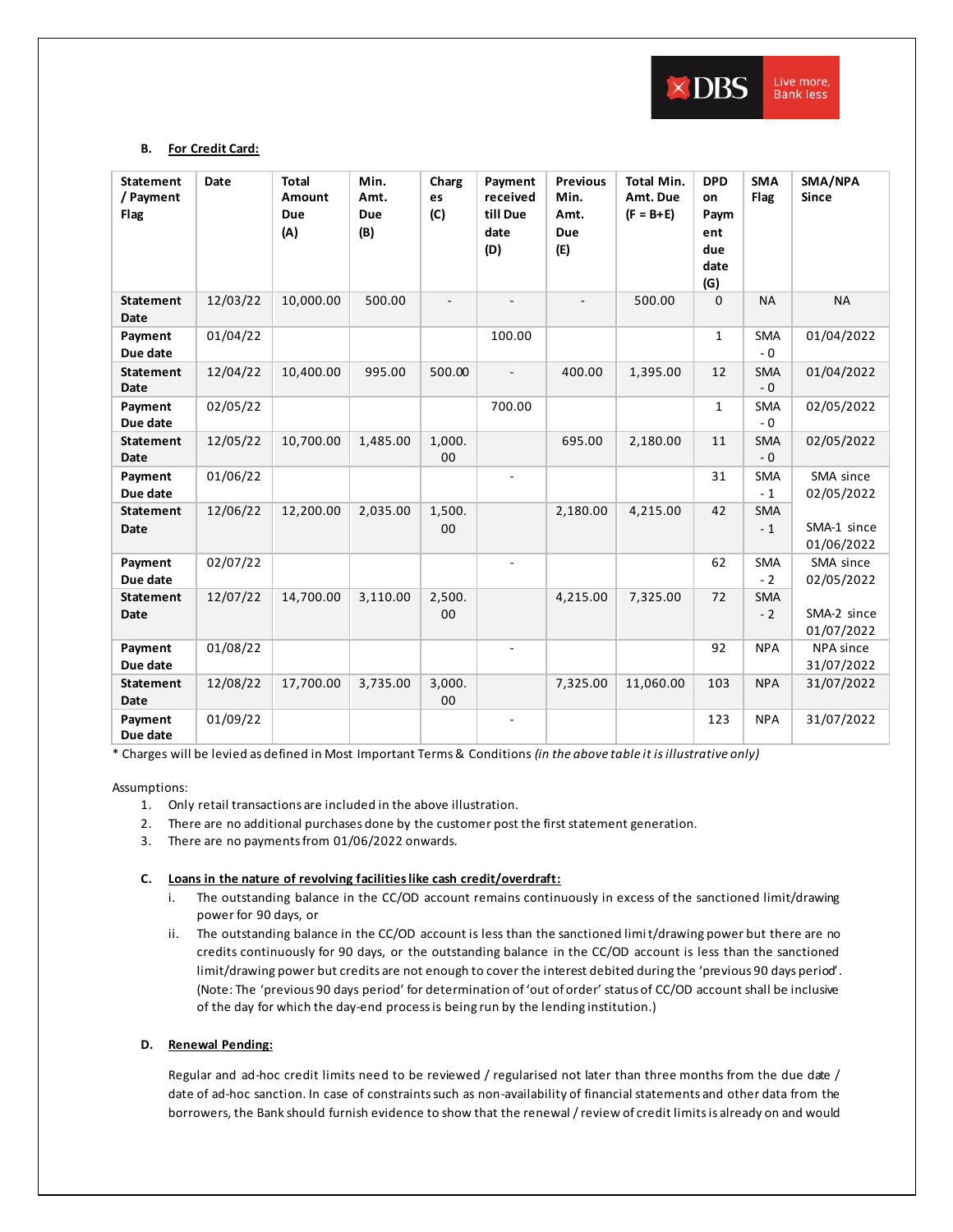be completed soon. In any case, the delay beyond six months is not considered desirable as a general discipline. Hence, an account where the regular / ad-hoc credit limits have not been reviewed / renewed within 180 days from the due date / date of ad-hoc sanction will be treated as NPA.

Live more,

**Bank less** 

 $\times$  DBS

For example: If the due date for renewal is 31-03-2022 and if the limit is not renewed till 26-09-2022, such account will be classified as NPA during day end process run on 26-09-2022.

### **E. Non-Submission of Stock & Book Debt Statement:**

If a CC / OD account is sanctioned against hypothecation of stock & book debts, the borrower has to submit the stock and book debt statements periodically to facilitate the Bank to determine Drawing Power under the account. The outstanding in the account based on the drawing power calculated from stock & Book debts statements older than three months would be deemed as 'irregular'. If such irregularity exists for a continuous period of 90 days, the account will be classified as NPA.

### **8. At what periodicity the Bank undertakes the classification of accounts as SMA/NPA?**

Bank undertakesthe process of classification of accounts as SMA/NPA on daily basis during the day-end process.

#### **9. Whether all loan accounts of the borrower are classified as NPA if one of his/her loan account turns NPA?**

Yes, NPA classification is borrower wise and not account wise. Hence , if one loan account of the borrower is classified as NPA, all other loan accounts of the borrower will also be classified as NPA**.** 

**Example:** An individual is having Credit Card, Home Loan, Loan Against Property (LAP), and Gold Loan facility from a Bank. In case the individual is not able to pay the minimum amount due on his credit card within 90 days from the payment due date mentioned in the credit card statement, then this credit card account will be classified as NPA due to the default. Along with this credit card, the individual's other credit facilities -Home Loan, LAP and Gold loan will also be classified as NPA.

Similarly, if the individual defaults on his Home Loan EMIs and continues to be in default for more than 90 days, this Home L oan account will be classified as NPA and as a result, the individual's other credit facilities - Credit Card, LAP, Gold Loan will also get classified as NPA.

### **10. Whether any amount paid/deposited during the day is considered during the NPA marking process?**

Credits received before the day-end-process are considered for calculation of delinquency at the time of undertaking the Asset Classification process. Any credit received subsequently are treated as receipts for the subsequent day . Hence, it is always advised to maintain sufficient funds a day in advance in your bank account through which the loan is being serviced *.*

### **11**. **How borrower accounts are upgraded to regular status after being classified as NPA?**

A loan account classified as NPA will be upgraded to Standard Asset only upon regularisation of all the loan accounts of the borrower having arrears and the rectification of attendant irregularities relating to review/renewal & stock & book debts of the borrower account.

In other words, all the loan or credit facility accounts of a borrower will be classified as NPA in case any one of the accounts get classified as NPA and will continue to remain classified as NPA unless the overdues of all the loan accounts or credit facili ties are fully repaid by the customer.

### **12. What is the impact on the borrower if the loan account is slipped to stress/NPA?**

As per the regulatory guidelines, Bank has to report Stress / Default / NPA to Central Repository Information of Large Credit (CRILC), Credit Information Companies etc. from time to time which impact the credit history of the borrowers and attendant repercussions.

**13. What is the Appropriation Principle used to determine the number of days overdue for determining the SMA / NPA status?**  *(i.e., 'First in First Out (FIFO)' or 'Last in First Out (LIFO)' principle for appropriation of payments received in the loan accounts (standard or stressed account but non-NPA account))*